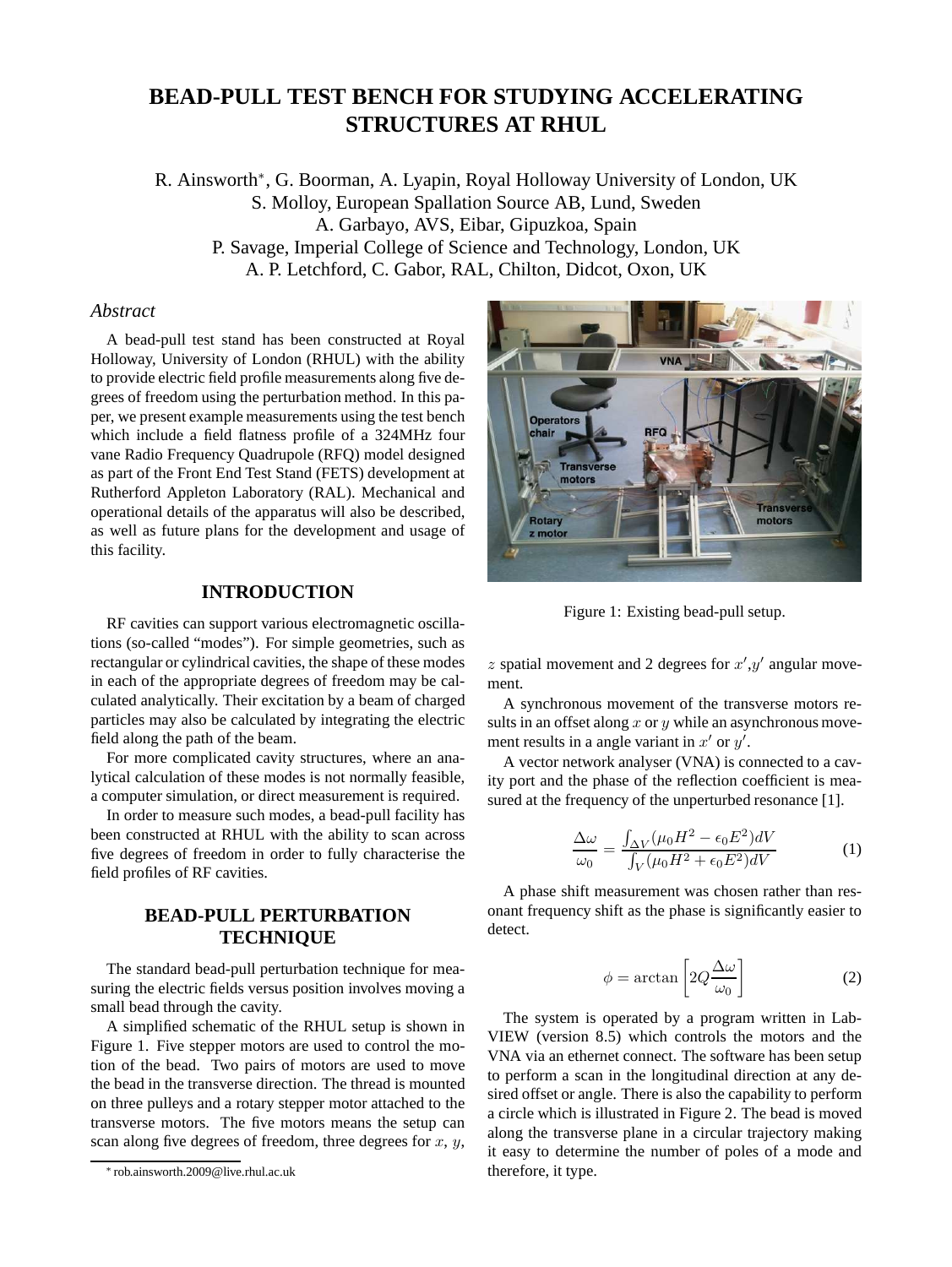

Figure 2: Quadrupole mode, black dotted line represents the motion of the bead for a circle scan.

## **PRELIMINARY RESULTS OF RFQ**

Some preliminary scans have been performed on a radio frequency quadrupole (RFQ) which was designed as part of the Front End Test Stand (FETS) development at Rutherford Appleton Laboratory (RAL).

Initial scans were performed on a resonant mode at 319 MHz, given this was the frequency of the quadrupole mode found in [2]. Figure 3 shows a scan along the longitudinal direction of the cavity. The longitudinal scan exhibits an asymmetry which was observed in previous studies [3]. However, the effect is enhanced due to the scan being performed off-centre. Figure 4 represents a circle scan which appears to show this mode is dipole-like given that two poles can be seen.

A mode which was observed with a frequency of 328 MHz, however, shows feature of a quadrupole mode, Figure 5, with four poles clearly visible. Figure 6 shows a longitudinal scan performed once opposite poles were of similar magnitude indicating the bead is close to the centre. A flat and z-symmetric profile was measured for this mode.

The discrepancy between the these scans and previous studies in assuming the mode at 319 MHz is the quadrupole mode could be caused by a number of reasons.



Figure 3: Longitudinal scan for a mode at 319MHz.



Figure 4: Circle scan for a mode at 319MHz.

The RFQ has been transported a number of times, and could have sustained damage leading to a change in resonant frequency. However, no obvious damage was observed that could cause a shift as large as 9 MHz. It is also possible that the mode at 328 MHz could be the second polarisation, and lower frequency polarisation could exist but was not observed due to the orientation of the loop coupler used.

Another possibility is that the previous studies lacked the ability to identify the mode type with no transverse scan possible.



Figure 5: Circle scan for a mode at 328MHz.